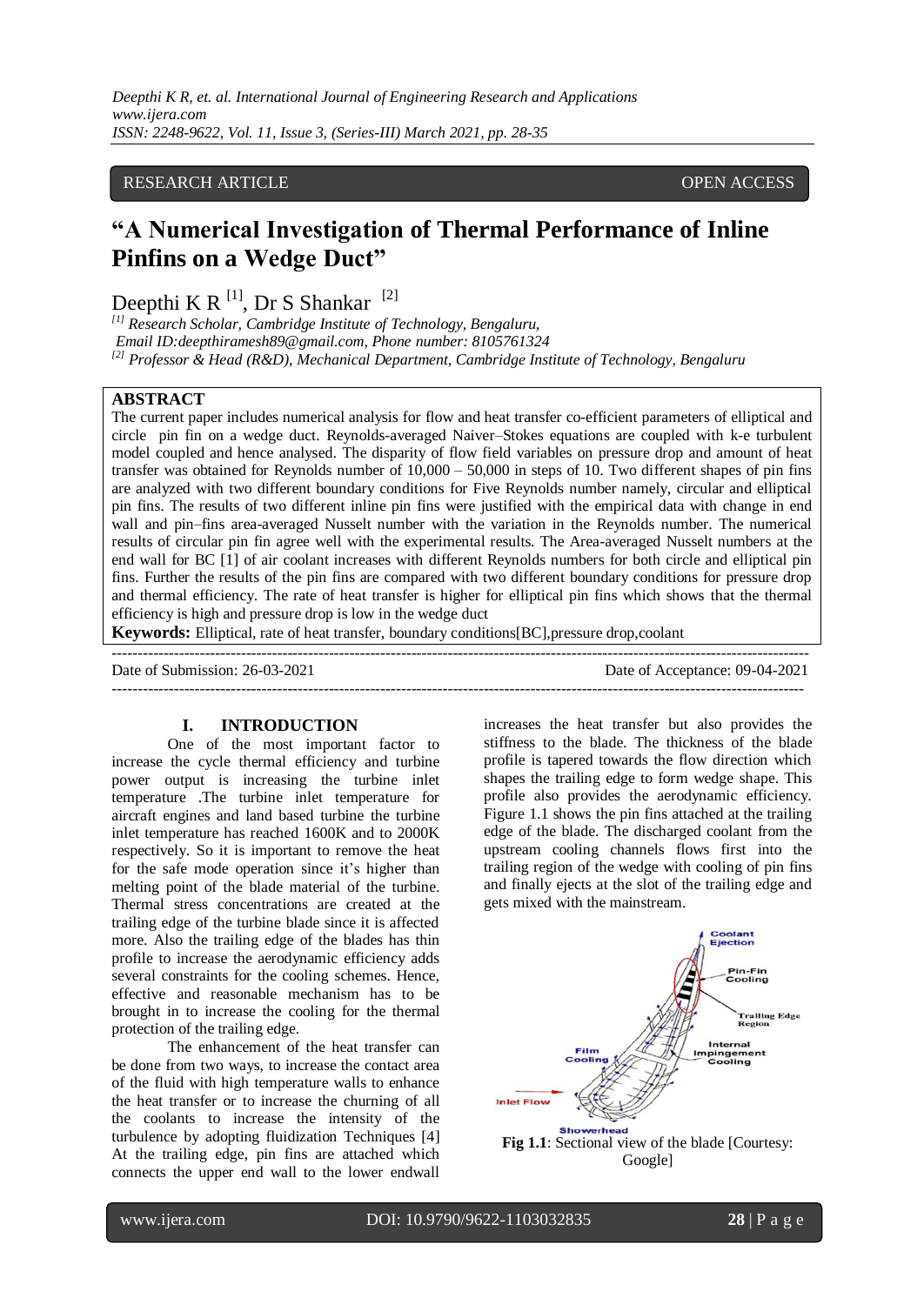At the trailing edge the attached pin fins can increase the rate of heat transfer by triggering the wakes which further increase the mixing of the cooling fluids. It's observed that the pressure gradients and friction drag are increased and reported [1].The complicated vortex are formed at the junction of end wall pin fins and each pin fins contributes to it which consequently raise the end wall rate of heat transfer. The end wall horse shoe vortices formed at the upstream are very important since it contributes to the enhancement of the end wall heat transfer. The trade off for the disturbing the flow can be described as (1)The upstream pin fins triggers the horseshoe vortices and separated flow reattachment enhance the heat transfer (2)Thickness of boundary layer increases along with the flow until it reached the upstream of next pin fin rows. This results in trade off of increasing the end wall Nusselt number in the downstream direction. The major factor which describes the flow mechanism is pressure drop and heat transfer, There are other factors tat affects such as geometry, Reynolds Number and cooling fluids properties.

Many researchers have investigated factors influencing the heat transfer and pressure drop characteristics of cooling duct with pin–fins. Parametric studies, outlining pin–fins tip clearance, cross-sectional shapes, H/D, and SX. La ET AL. [10] found that, unlike the cross-flow heat changer  $(H/D > 8$ , were the end wall heat transfer is negligible) and the plate-fin-and-tube compact heat exchangers  $(H/D < 0.25$ , in which the tube heat transfer is relatively small), the heat transfer from pin–fins and end walls contributes to the overall heat transfer effect for short pin–fins  $(0.5 < H/D <$ 4).

Sparrow and Ramsey [12], Babus Haq et al. [13], Tahat et al. [14], Hwang and Lui [17] and Jeng et al. [16], studied the heat transfer coefficient and pressure drop characteristics of cooling duct with in-line and staggered arrays. The studies verified that a staggered pin–fin array gives higher end wall heat transfer enhancement and more pressure drop penalty compared to in-line array. The current study investigates the thermal performance of inline pin fins in a wedge duct for two conditions of coolants with 2 different shapes, one is circular pin fins and other is elliptical pin fins

# **II. NUMERICAL PROCEDURE**

## **2.1 Geometric Modelling**

The baseline configuration is the wedge duct model consisting of five rows twenty five circular pin fins [1] with inlet, outlet, wall, upper wall, and lower wall and proposed model with five rows of twenty five elliptical pin fins. The proposed configuration of the elliptical pin fins wedge model used is shown in fig 2.1.The pin–fin height to diameter ratio H/D ranges from about 1.3 to 3.6.The structured grid was generated in ANSYS ICEM-CFD 13.0 for elliptical pin fins are shown in below figure 2.1. Structured O-grid is maintained around the pin–fins and also refinement of the grid at the end walls area maintained. To satisfy the requirement of the ANSYS CFX13.0 Solver the resolution at the near-wall condition y+ is maintained less than 1.



**Fig 2.1**:Elliptical Pinfin model and O-grid Meshed elliptical Model

## **2.3 Boundary Conditions**

At the inlet the velocity vector and static temperature are specified and at the outlet static pressure is given .The pin fins surface, upper and lower end wall a constant temperature (Tw) is specified. No slip boundary condition on the wall and upper and lower end wall and heat transfer is adiabatic. Air as coolant with different static temperature and wall temperature are specified. BC (1) is same as empirical study conditions [1].Same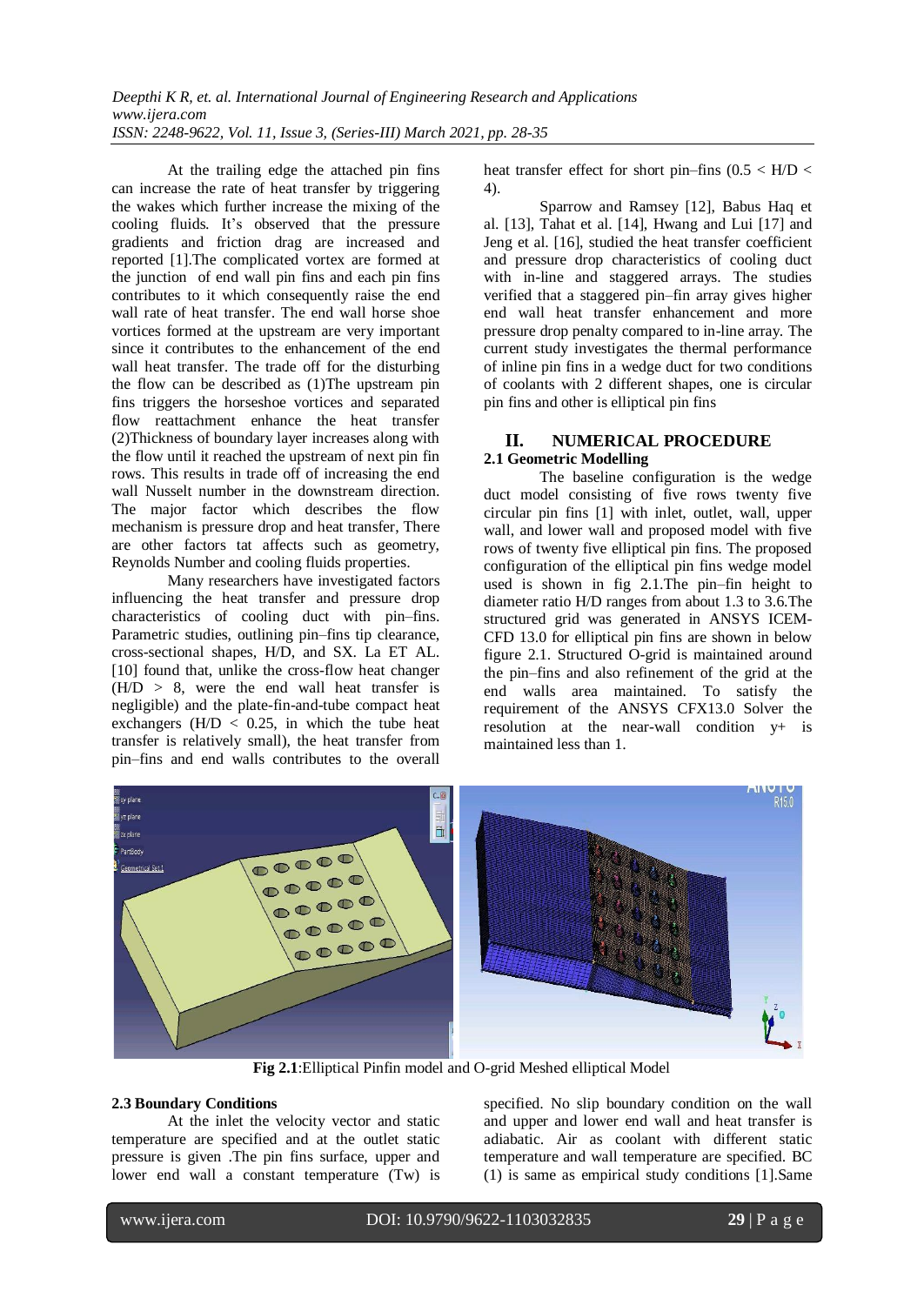boundary conditions are imposed on baseline model and proposed model.

 **Table 1.1:** Two cases of coolants-Boundary conditions for elliptical and circular pin fins[ Ref:1]

|  | <b>Conditions</b> Fluid |     | T1 © | $Tw \circledcirc$ |
|--|-------------------------|-----|------|-------------------|
|  | BC <sub>1</sub>         | Air | 65   | 39                |
|  | BC2                     | Air | 100  | 150               |

#### **3.3 Formula Used**

For the sake of understanding, two Reynolds numbers are considered. First one is at the entrance based on the mean velocity (U) and the equivalent hydraulic diameter (Dh) ,named ''duct Reynolds number'', defined as:

 $\text{Re} = (\rho U Dh)/\mu$  [Duct Reynolds number] ------ (1) The second one is based on the average velocity (Umax) of the minimum cross-section in each pin– fin row and pin diameter (D), named ''pin Reynolds number", expressed as:

Red= (ρUmax D)/μ [Pin Reynolds number] -------(2)

The non-dimensional pressure drop throughout the computed domain is represented by

Friction coefficient as:  $f=(2\Delta P)/\rho N(Vmax)$ 2 ------------ (3)

Nu∞=0.023Re0.8Pr0.4 [Dittus- Boelter correlation] -------- (4)

f∞=0.0791Re0.25 [Blasius-equation] -------- (5)

η= (Nu/Nu∞)/(f/f∞)0.333 [Thermal performance factor] -------- (6)

Where, Pr is Prandtl number. The values of pr for air is 0.7

The fitting formulas of Nu and Re for air is Nu= 0.06Re0.78294 ---------- (7)

## **III. RESULTS AND DISCUSSION**

The study is carried out for wedge shaped of circular (baseline) and elliptical (proposed) pin fin configuration. To determine the flow effect on the pressure drop and the convective heat transfer for circular pin fin wedge duct [1] and the elliptical pin fins, five low Reynolds number are considered [Ref:1].

A grid independent study was done to check the numerical accuracy of the results obtained has no influence on grid size and a grid of size 5,69,502 elements was choosen for the ellpitical pinfins.

The baseline model of the wedge duct with two cases of air coolant on twenty five circular pin fins was carried out [Ref:1]. The results show that highest thermal efficiency for air coolant BC [1] when compared to the BC [2]. BC [1] condition is same as empirical results. The results shows that the best thermal efficiency is for empirical condition and co efficient of friction is high for increased static and wall temperature condition which reduces the thermal efficiency .Same approach is used for analysis of elliptical pin fins design.

#### **3.1. Impact of the coolants on Heat transfer**

The analysis used two equations turbulence model k-epsilon with Reynolds-averaged Navier– Stokes to capture the fully developed flow and rate of heat transfer characteristics. Both the boundary conditions are assessed on the proposed configuration and the results are compared to evaluate the best design model which provides higher thermal efficiency and lower pressure drop with inline pin fin configuration. These conditions are assessed for different Reynolds number and on the bottom end wall the heat transfer coefficient are shown in below Fig 3.1 to 3.5.

For the circular pin fns, the empirical boundary conditions shows that the heat transfer coefficient has better value than the increased temperature values for static and wall temperature. For empirical l simulated conditions of Re=50,000, ROW 5 has the highest heat transfer value=390  $(W/m<sup>2</sup>k)$  followed by increased temperature values of 378 (W/m<sup>2</sup>k) .The HTC<sub>w</sub> value gradually increases for the Reynolds number and also based on the analytical formula Nusselt number of 179 is calculated and highest is at Reynolds number=50000 at row 5.The BC [2] pin Reynolds number for Re=50,000, the ROW 5 has the highest value than the other four Reynolds number i.e.  $Re<sub>d</sub>=2.2E+10<sup>4</sup>$ .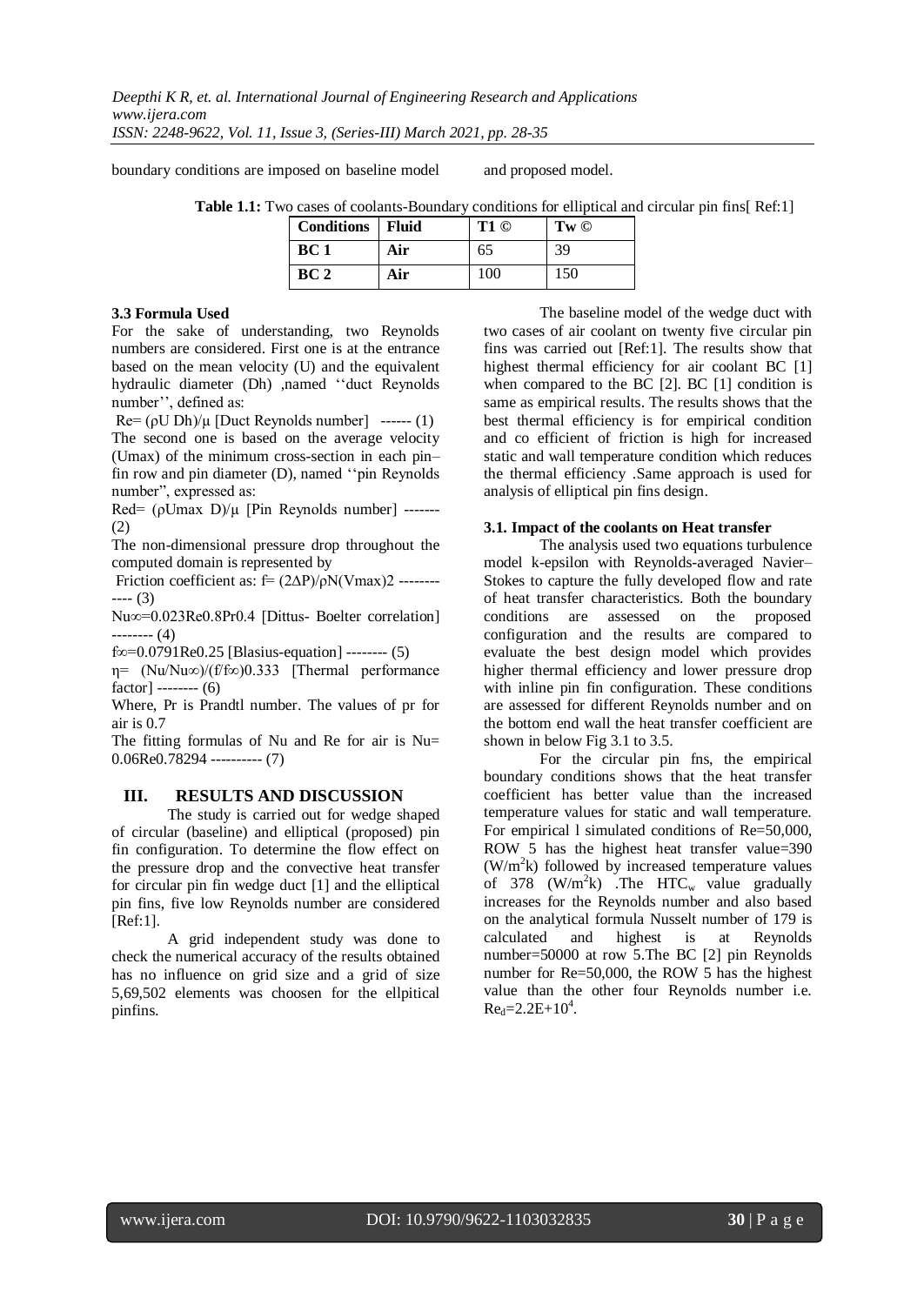*Deepthi K R, et. al. International Journal of Engineering Research and Applications www.ijera.com ISSN: 2248-9622, Vol. 11, Issue 3, (Series-III) March 2021, pp. 28-35*





**Fig 3.3: BC**[1]  $\&$  [2] **HTC**<sup>w</sup> for Re = 30,000 at lower end wall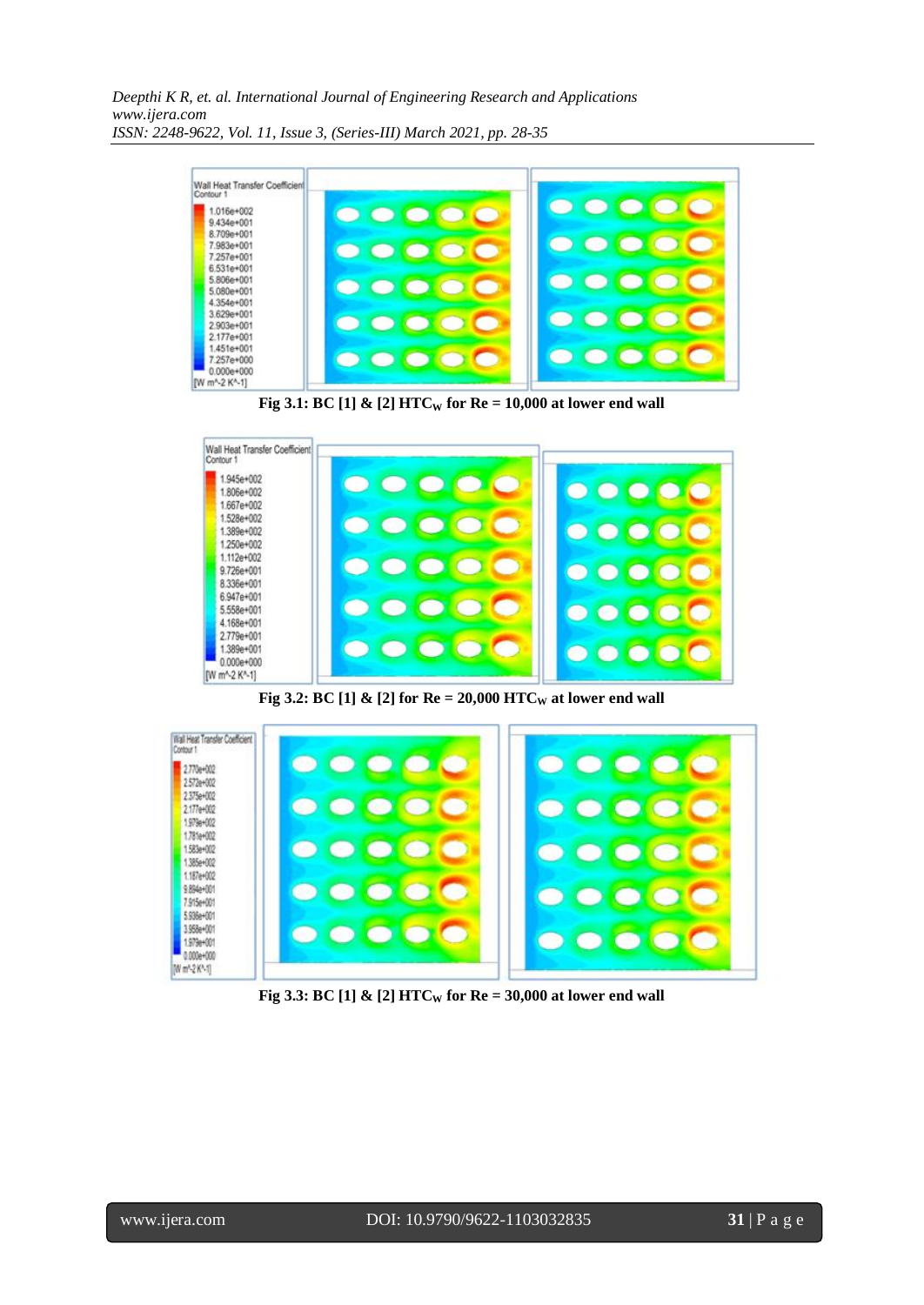*Deepthi K R, et. al. International Journal of Engineering Research and Applications www.ijera.com ISSN: 2248-9622, Vol. 11, Issue 3, (Series-III) March 2021, pp. 28-35*



**Fig 3.4: BC** [1]  $\&$  [2] **HTC**<sup>*w*</sup> for Re = 40,000 at lower end wall



**Fig 3.5: BC [1] & [2] HTC<sup>W</sup> for Re = 50,000 at lower end wall**

#### **3.2. Pressure drop and Thermal performance**

The two configurations baseline and proposed are compared to verify variation of dimensionless friction coefficient and efficiency of thermal with Reynolds number shown in Table 1.2 and 1.3 for the BC (1) and BC (2). The air velocity is the lowest and the density of case (1) air is greater than that of case (2) when the temperature is at  $100^{\circ}$ C.

The temperature difference is an absolute value of the difference between the temperature at inlet and the wall temperature, represented as below:

 $\Delta T = T_1 - T_w$ 

By definition,  $\Delta T$  of Case 1=26 K and Case 2 =50 K, case (2) of elliptical pin fin design gives higher thermal efficiency than the circular pin fin design [1]

For circular pinfin configuration, the pressure drop is highest at BC (2) of 1742(Kg/Sec) for the Reynolds number of 50000 followed by 1101(kg/sec at 40000 Re. The coefficient of friction is calculated based on the above given formula which results in highest of 0.27376 at BC (2) for Re=10000, followed by least at Re=50000 for BC (1) of 0.26754. Comparing the results with proposed configuration of elliptical pinfins the highest pressure drop of 1659(kg/sec) for BC (2) at Re=50000 followed by 1047(kg/sec) at Re=40000.The coefficient of friction is highest 0.25807 for Re=10000 at BC (2).The comparison of the results leads to confirm proposed design has better coefficient of friction.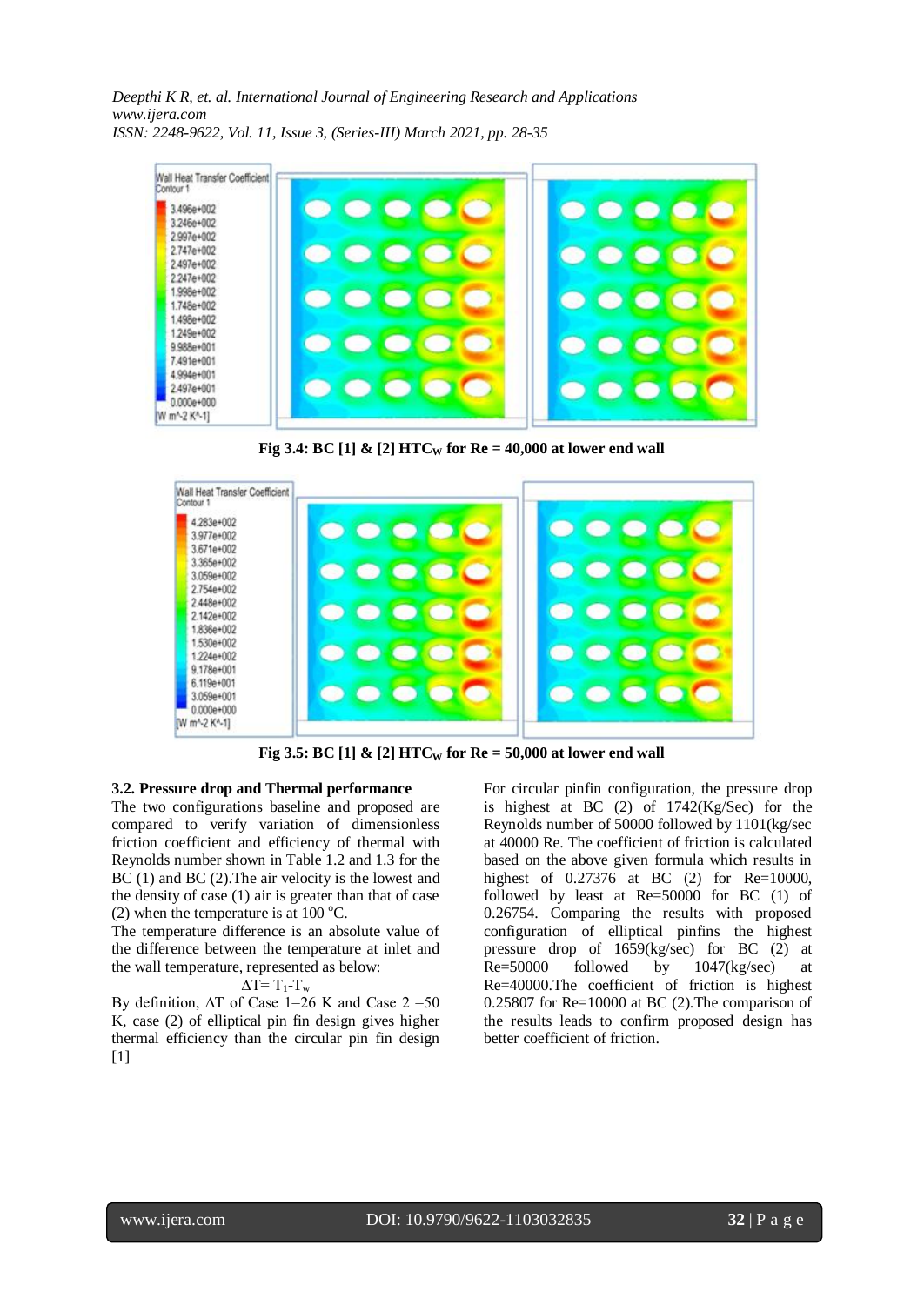|       | <b>Circular pinfin Design</b> |             | <b>Elliptical pinfin design</b> |             |  |
|-------|-------------------------------|-------------|---------------------------------|-------------|--|
| Re    | Air at 65C                    | Air at 100C | Air at 65C                      | Air at 100C |  |
| 10000 | 0.27067                       | 0.27376     | 0.25447                         | 0.25807     |  |
| 20000 | 0.2692                        | 0.27234     | 0.25081                         | 0.25424     |  |
| 30000 | 0.26826                       | 0.27146     | 0.24977                         | 0.25347     |  |
| 40000 | 0.2677                        | 0.27105     | 0.24936                         | 0.25293     |  |
| 50000 | 0.26754                       | 0.27127     | 0.24923                         | 0.25302     |  |

**Table 1.2:** BC (1) and BC (2) Coefficient of friction for pin fin design



**Graph 1.1**: Comparison of coefficient of friction for BC  $\boxed{1}$  and  $\boxed{2}$  for pinfin

From the above graph the coefficient of friction is least at BC [1] for elliptical design of 0.25447 compared to BC [2].

|       | <b>Circular Pinfin</b><br>Design |                | <b>Elliptical pinfin</b><br>design |                |
|-------|----------------------------------|----------------|------------------------------------|----------------|
| Re    | Air at<br>65C                    | Air at<br>100C | Air at $65C$                       | Air at<br>100C |
| 10000 | 0.791996                         | 0.789005       | 0.808458                           | 0.804681       |
| 20000 | 0.740099                         | 0.736272       | 0.757763                           | 0.75434        |
| 30000 | 0.711407                         | 0.7086         | 0.728545                           | 0.724983       |
| 40000 | 0.691636                         | 0.688775       | 0.708192                           | 0.704845       |
| 50000 | 0.676449                         | 0.673334       | 0.692624                           | 0.689148       |

**Table 1.3: BC** (1) and BC (2) Thermal performance factor for pin fin design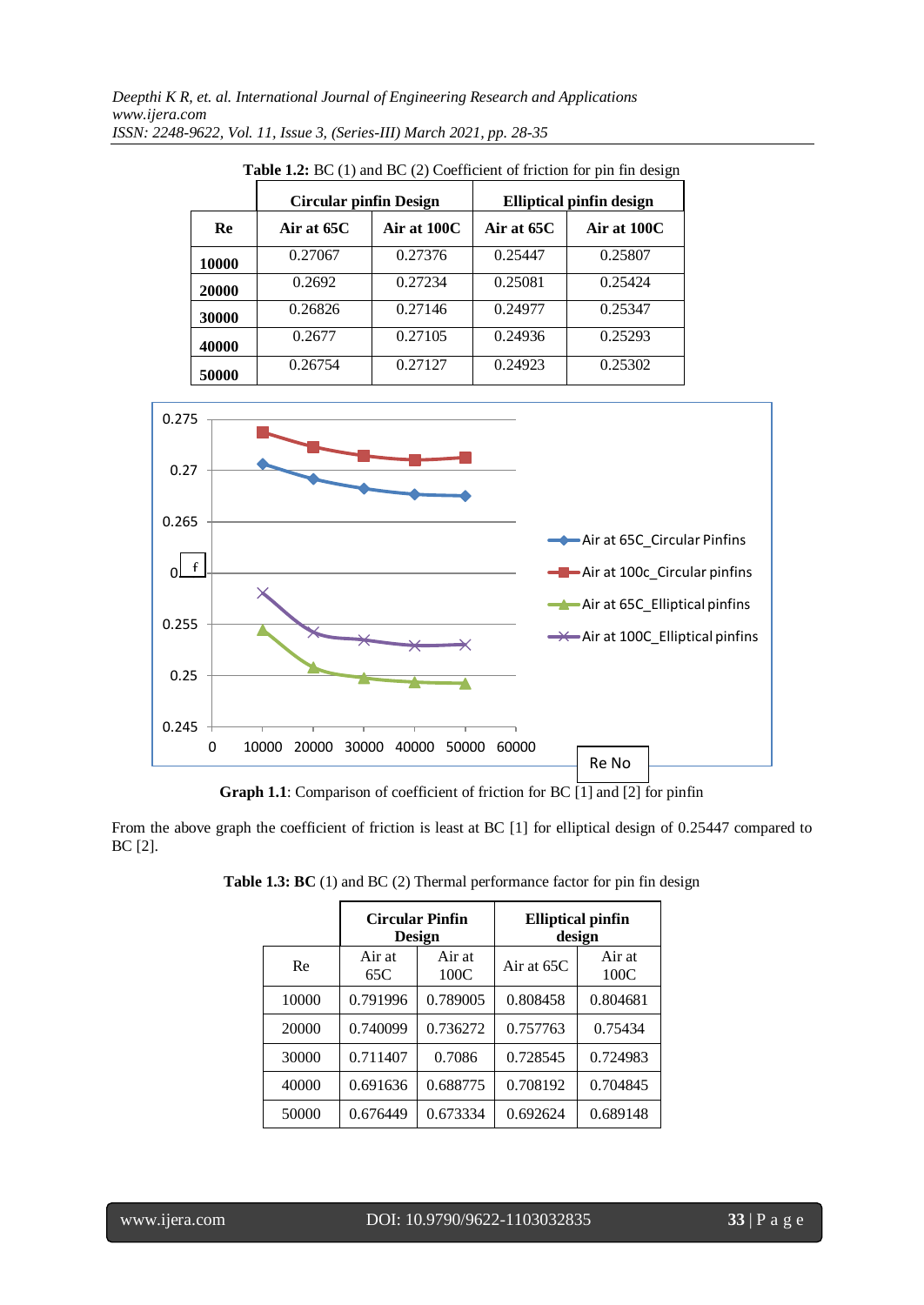

**Graph 1.2:** Comparison of coefficient of friction for BC [1] and [2] for pinfin

The above table 1.3 populates the data of circular pinfin and elliptical pinfin design condition for the thermal performance factor. The thermal efficiency is highest at Re=10000 for case (1) of 80.8% and 80.4% for BC (2) for elliptical pinfin design. The circular pinfin design shows lowest efficiency at BC (2) being the least for Re=10000.

# **IV. CONCLUSION**

The study evaluated the two different conditions of coolants for in line pin fins with the effect of the heat transfer and pressure drop parameters. The results of the inline pins for circular and elliptical design shapes for two boundary conditions of the coolnats has come to following closure

 The higher friction coefficient for BC (2) is noticed when compared to all the other cases for baseline configuration. The lowest  $f=0.267$  is achieved for Reynolds number of 50,000 for BC(1) in comparison to other four Reynolds number conjointly.

 The Thermal performance factor (η) for BC[1] is obtained than the other cases for baseline configuration. The highest Thermal performance factor i.e.  $\eta = 79\%$  is with Re= 10,000 BC[1]

 The friction coefficient for BC [2] is high when compared with rest of the cases for proposed configuration. The lowest f=0.240 when compared to other four Reynolds number respectively for Re=50,000 for BC [1]

 The thermal performance factor (η) for BC[1] is higher than BC[2].The highest Thermal performance factor is 80% for Re= 10,000 of BC[1].

 Both the Nusselt numbers on the bottom end wall and on the pin fins are higher for BC [1] compared to BC[2] for proposed configuration. This results in higher thermal efficiency and lower friction coefficient which leads to intensifying the rate of heat transfer .The shape of the pin fins has considerable effect on the heat transfer enhancement.

 This concludes that the wedge shaped with elliptical pin fins for the trailing edge is much more preferred.

## **REFERENCES**

- [1]. Gaoliang Liao, Xinjun Wang, Jun Li, Feng Zhang, "A Numerical Comparison of Thermal performance of in-line pin-fins in a wedge duct with three kinds of coolant", International Journal of Heat and Mass Transfer, 77(2014) 1033-1042.
- [2]. Gongnan Xie, Bengt Sundén,Weihing Zhang," Comparisons of Pins/Dimples, Protrusions cooling concepts for a turbine blade tip wall at high Reynolds numbers," Journal of Heat Transfer, June 2011,Vol.133/061902-1.
- [3]. Robert KIML, Sadanari Mochizuki, Akira Murata and Matej Sulitka, "Rib-Induced Secondary Flow Structures inside a High Aspect Ratio Trapezoidal Channel, "Proceedings of the International Gas Turbine Congress 2003 Tokyo November 2- 7, 2003.
- [4]. J.J Hwang, C.C. Lui, Measurement of endwall heat transfer and pressure drop in a